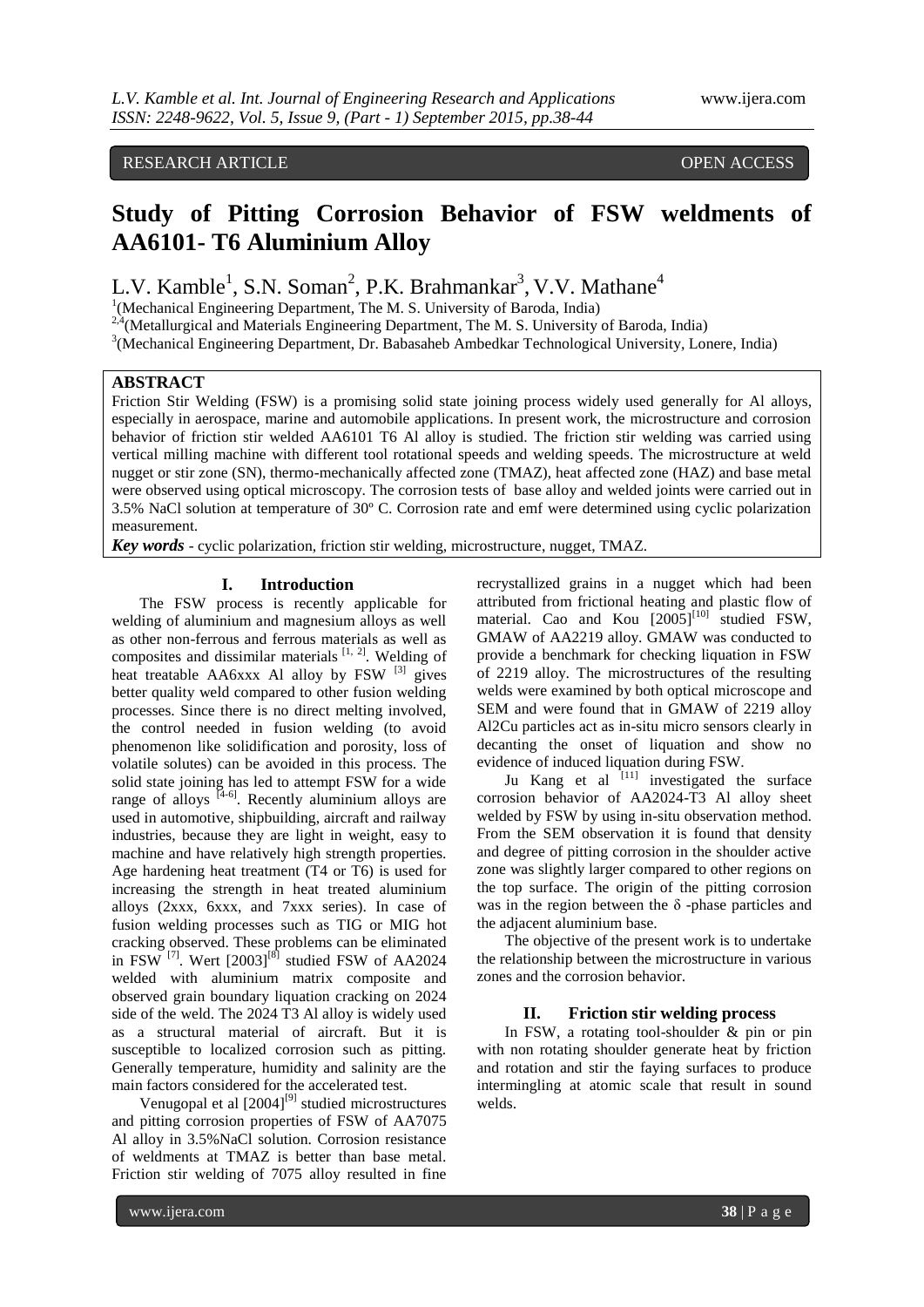

**Fig. 1:** Basics of Friction Stir Welding

A rotating tool is pressed against the surface of two abutting or overlapping plates. Frictional heat is generated, principally due to the high normal pressure and shearing action of the shoulder. Friction stir welding can be thought of as a process of constrained extrusion under the action of the tool. The frictional heating causes a material to plasticize and form around the probe. Due to tool shoulder this softened material cannot escape out. As the tool is traversed along the joint line, material is swept around the tool probe between the retreating side of the tool and the surrounding unreformed material. The extruded material is deposited to form a solid phase joint behind the tool.

#### **III. Experimental Work**

The main objective of this work is to study the microstructure and corrosion behavior of friction stir welding of Al alloy. For this purpose the plates of 6 mm thickness AA6101 aluminium alloy were cut into size 100 mm x 100 mm and machined with square butt joint configuration. The initial configuration was obtained by securing the plates in butt position using specially designed and fabricated fixture. The welding was carried out in normal to the rolling direction in a single pass using non-consumable tool made of EN24 steel. The chemical composition of the AA6101-T6 material is given in Table (1).

**Table (1)**: Chemical composition of AA 6101-T6

| <b>Elements</b> | $\frac{0}{0}$  |
|-----------------|----------------|
| Al              | <b>Balance</b> |
| Mg              | 0.6            |
| Si              | 0.5            |
| Z <sub>n</sub>  | 0.021          |
| Cu              | 0.074          |
| Сr              | 0.015          |

An indigenously modified machine setup was used for FSW in the present study. The welding parameters namely rotational speed (rpm) and traverse speed (welding speed) selected for this experimentation are based on the literature review and entire work which was carried out on this alloy. The welding parameters and tool dimensions are given in Table (2).

**Table (2):** Welding parameters and Tool dimensions

| Process parameters and<br>tool details | Values         |
|----------------------------------------|----------------|
| Rotational speed (rpm)                 | 545, 765, 1070 |
| Welding speed (mm/min)                 | 50, 78, 120    |
| $D/d$ ratio of tool                    | 3.0            |
| Tool shoulder diameter, D<br>(mm)      | 18.0           |
| Pin diameter, $d$ (mm)                 | 6.0            |
| Tool tilt angle $(°)$                  | 0.0            |

For the microstructure analysis, the samples were cut into the required size of pieces. The section was taken across the welding direction. Then the samples were prepared as per standard metallographic process. The sample was then etched using 4M Keller's reagent for 1 to 3 min  $^{[12]}$ . After etching the microstructure studies were conducted to identify different zones of stir welding samples, with the help of Neophot 2 and SEM (scanning Electron Microscope) at 250X magnification.

#### **3.1 Corrosion Studies**

Polarization studies were carried out using potentiostate supported with software and the scan rate and potential range for the scan was finalized on the basis of OCP of the material. Scan rate defines the speed of the potential sweep in mV/sec. in this range the current density v/s voltage curve was almost linear. A linear data fitting of the standard model gives an estimate of the polarization resistance, which is used to calculate the corrosion current density Icorr and corrosion rate  $[13]$ . The tests were performed using MYGAMRY software. Studies were carried out AA6101-T6 Al alloy and FS welded samples were used as working electrode (WE), a saturated calomel electrode immersed in the salt solution was used as reference electrode (RE), and a carbon electrode was used as an auxiliary electrode (AE).

Samples were prepared carefully having 0.25 cm2 area and using exposure window exposed to 3.5%NaCl solution over the TMAZ and HAZ of weld joint and base metal. The potentiodynamic scan was performed with scan rate of 10mV/sec using potentiostate supported by corrosion measuring software.

#### **IV. Results and Discussion**

The FSW results into generation of the microstructure of friction stir welded joint which is totally different from base metal. These changes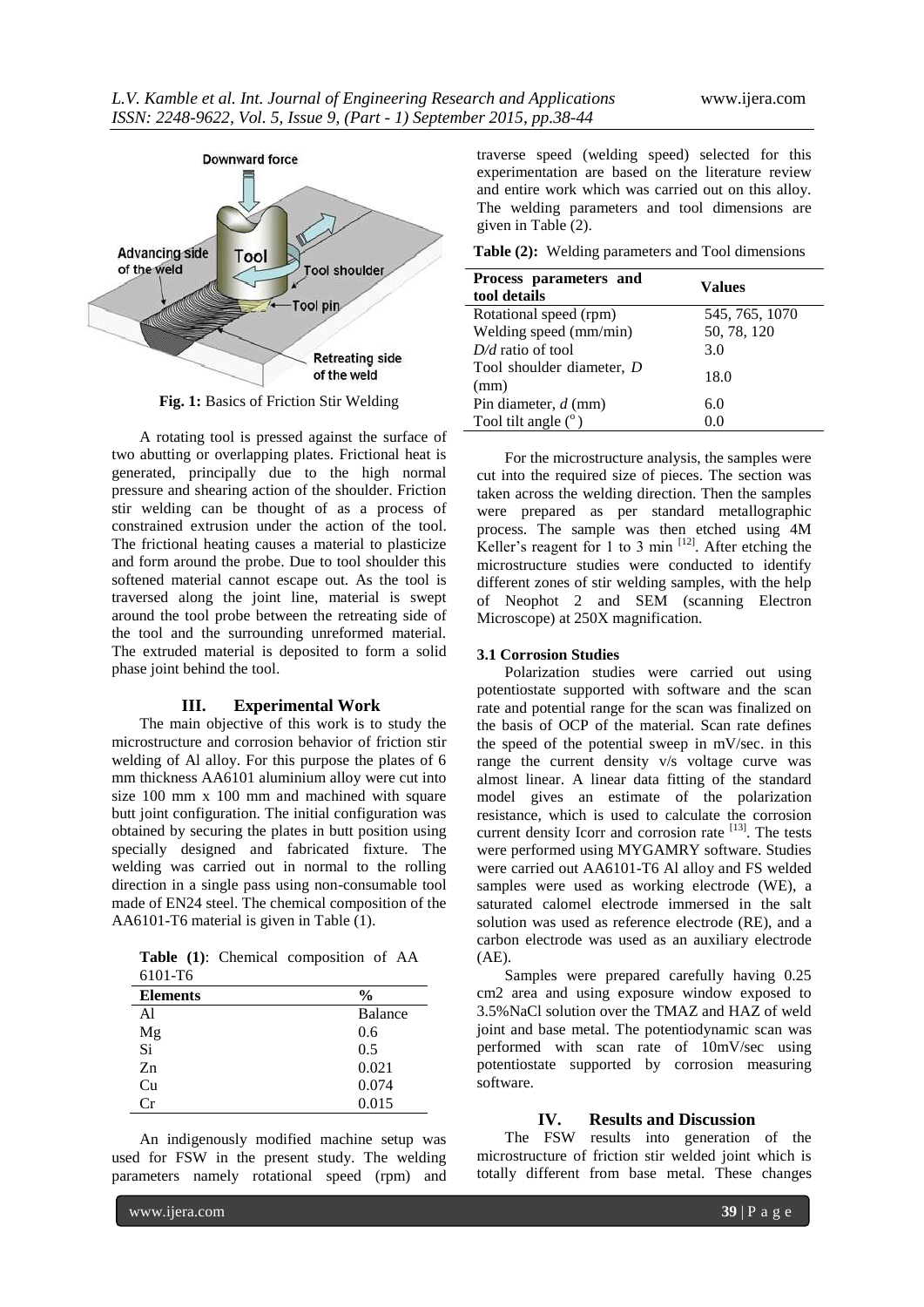occurred lead to different corrosion behavior of the weld. FSW is essentially a hot working process, where a large amount of deformation is induced into the work piece due to heat and the flow of material caused by active participation of shoulder and probe of the FSW tool.

#### **4.1 Microstructural observations**

Principally Four zones are found to be developing in FSW viz, (i) Stir nugget (SN), or stir zone (SZ), which fully recrystallized region at the weld centre. (ii) Thermo-mechanically affected zone (TMAZ), which is affected by heat and deformation, but no recrystallization. (iii) Heat affected zone (HAZ), which is affected by only heat with no plastic deformation. (iv) Base metal. Fig.2 shows the microstructure at the cross section area of welded joint. The microstructure of stirred zone consists of equated grains in much smaller size compared to the large elongated grains of base metal.

The recrystaalized grain structure at the centre position of the stirred zone shows two different microstructures. The first is a fine grain region at the left side resulted from the action of rotating probe. The second is an elongated microstructure at the right side remaining from the base metal. The transition region between the weld nugget and TMAZ is clearly observed as being microscopically sharp described as adjacent to the fully recrystallized nugget containing grains that exhibit varying degree of recovery and recrystallization to give equiaxed grains. Microstructure of heat affected zone (HAZ) and base metal are distinctly seen.



Fig. 2: Micro structural zones of sample E1

From the microstructure study of AA 6101 aluminum alloy which was welded using friction stir welding technique. Based on microstructure observation identification of various zone is carried out. It was found that the nugget comprise of the onion ring structure with fine equiaxed grains with heavy density precipitates. The microstructure comprises more coarse grains of Al.

The TMAZ, it is the zone characterized with the gradient of the plastic strain and the temperature. In this zone there is no stirring action takes place, the material deform with increase in the temperature. The level of deformation is less compare to weld centre region. It consist of fine grains of Al with the presence of ripen precipitates of the Mg2Si there is also formation of precipitates free zone.

In the HAZ there is only temperature gradient exists. So it consists of the coarse grain structure with presence of Mg2Si precipitates. There was also some precipitates free zone in the HAZ. With increase in

the tool rotation speed and welding speed the grain refinement was observed in HAZ either at advancing side or at retreating side. At tool rotation speed of 1070 rpm the grain refinement was observed in HAZ of both side that is an advancing side as well as at retreating side.

#### **4.2 Corrosion observations**

A passive oxide film generally developed readily on the aluminium alloys, when exposed to air or water. However the corrosion rate could be very high due to the presence of chloride ion  $[14]$ . Further the corrosion behavior of Al alloys largely depends on heterogeneity of their microstructures. In this study, electrochemical corrosion test was carried out by Cyclic Polarization of base metal and the FSW welded samples of AA6101-T6 alloy using 3.5% NaCl solution, corrosion potential (Ecorr) and corrosion current (Icorr) are also evaluated. The measured values are shown in Table (4).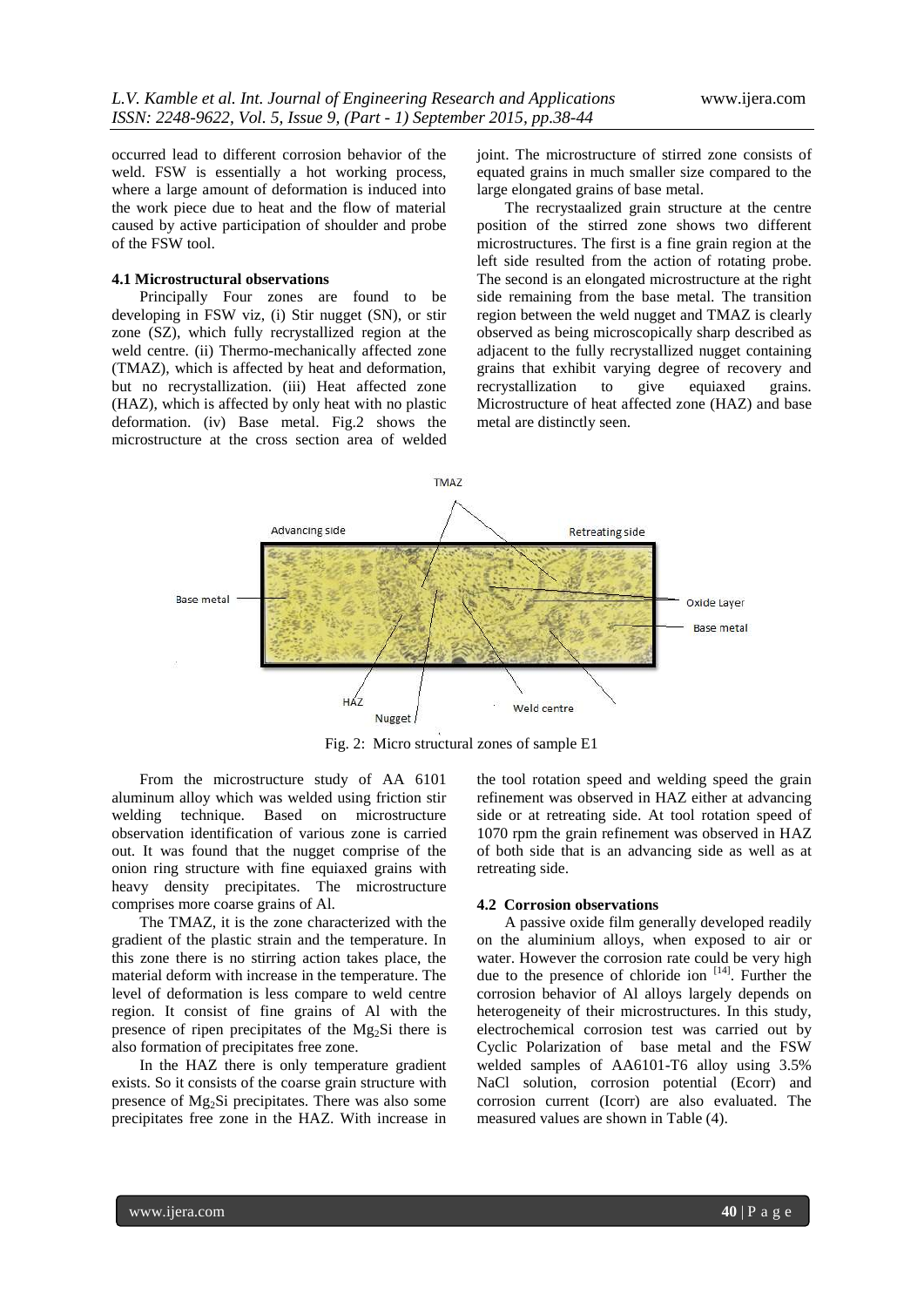| <b>Table (4):</b> Result of Cyclic Polarization Experiments |                         |                    |                          |                         |  |  |
|-------------------------------------------------------------|-------------------------|--------------------|--------------------------|-------------------------|--|--|
| Sample code                                                 | $I_{corr}$<br>$(\mu A)$ | $E_{corr}$<br>(mV) | $E_{\text{pit}}$<br>(mV) | Corrosion rate<br>(mpy) |  |  |
| Base metal                                                  | 0.067                   | $-600.0$           | $-842.8$                 | $115.0e-3$              |  |  |
| $E1-T$                                                      | 0.156                   | $-804.0$           | $-866.9$                 | 267.2e-3                |  |  |
| $E2-T$                                                      | 1.090                   | $-762.0$           | $-861.9$                 | 1.877                   |  |  |
| $E3-T$                                                      | 0.933                   | $-724.0$           | $-827.9$                 | 1.704                   |  |  |
| $H1-T$                                                      | 0.639                   | $-1180.0$          | $-821.2$                 | 1.097                   |  |  |
| $H2-T$                                                      | 75.20                   | $-710.0$           | $-944.3$                 | 129.1                   |  |  |
| $H3-T$                                                      | 0.128                   | $-723.0$           | $-820.4$                 | 219.2e-3                |  |  |
| $M1-T$                                                      | 0.0858                  | $-767.0$           | $-934.4$                 | $147.1e-3$              |  |  |
| $M2-T$                                                      | 0.255                   | $-737.0$           | $-917.2$                 | 437.8e-3                |  |  |
| $M3-T$                                                      | 1.080                   | $-768.0$           | -848.4                   | 1.852                   |  |  |
| $E1-H$                                                      | 0.430                   | $-1040.0$          | $-838.7$                 | 737.7e-3                |  |  |
| $E2-H$                                                      | 2.060                   | $-822.0$           | $-883.3$                 | 3.538                   |  |  |
| $E3-H$                                                      | 3.610                   | $-783.0$           | $-829.6$                 | 6.198                   |  |  |
| $H1-H$                                                      | 0.461                   | $-830.0$           | $-931.9$                 | 790.2e-3                |  |  |
| $H2-H$                                                      | 0.605                   | $-1010.0$          | $-865.1$                 | 1.038                   |  |  |
| $H3-H$                                                      | 1.300                   | $-733.0$           | $-813.9$                 | 2.238                   |  |  |
| $M1-H$                                                      | 0.214                   | $-858.0$           | $-831.1$                 | 366.4e-3                |  |  |
| $M2-H$                                                      | 0.227                   | $-932.0$           | $-880.6$                 | $390.0e-3$              |  |  |
| $M3-H$                                                      | 0.411                   | $-1000.0$          | $-854.0$                 | 705.7e-3                |  |  |



Fig 3: Cyclic polarization curve for base metal in 3.5%Nacl

Observations of the welded samples

1. The cyclic polarization curve of base metal having grade AA 6101 T6 aluminum alloy was obtained by performing cyclic polarization test on given base metal in 3.5%Nacl environment. The curve obtained shows positive hysteresis Fig.3.

> Also here  $E_{pit} E_{corr}$  which indicate that pitting will occur and damage passive film which is not repairable and it will further corroded under pitting manner.

The observations for TMAZ are given below as per curve obtained in Fig. 4A.

2. The cyclic polarization curve for E1-T, E2-T, E3-T of FSW joint shows positive hysteresis.

Also here  $E_{pit} E_{corr}$  which indicates that pitting will occur and damage passive film which is not repairable and it will further corroded under pitting manner.

3. The cyclic polarization curve of H1-T FS welded sample shows negative hysteresis.

Also here  $E_{pit} > E_{corr}$  which indicates that pitting will occur but in passive zone and damage passive film can be repaired and it will prevent further corrosion.

4. The cyclic polarization curve of H2-T, H3-T, M1-T, M2-T and M3-T FSW shows positive hysteresis.

Also here  $E_{pit} E_{corr}$  which indicates that pitting will occur and damage passive film which is not repairable and it will further corroded under pitting manner.

Similar study was conducted and the observations are given as below for Heat affected zone (H). Fig. 4B

1. The cyclic polarization curve of E1-H FSW welded shows negative hysteresis.

Also here  $E_{\text{pit}}\!\!\geq\!\!E_{\text{corr}}$  which indicate that pitting will occur but in passive zone and damaged passive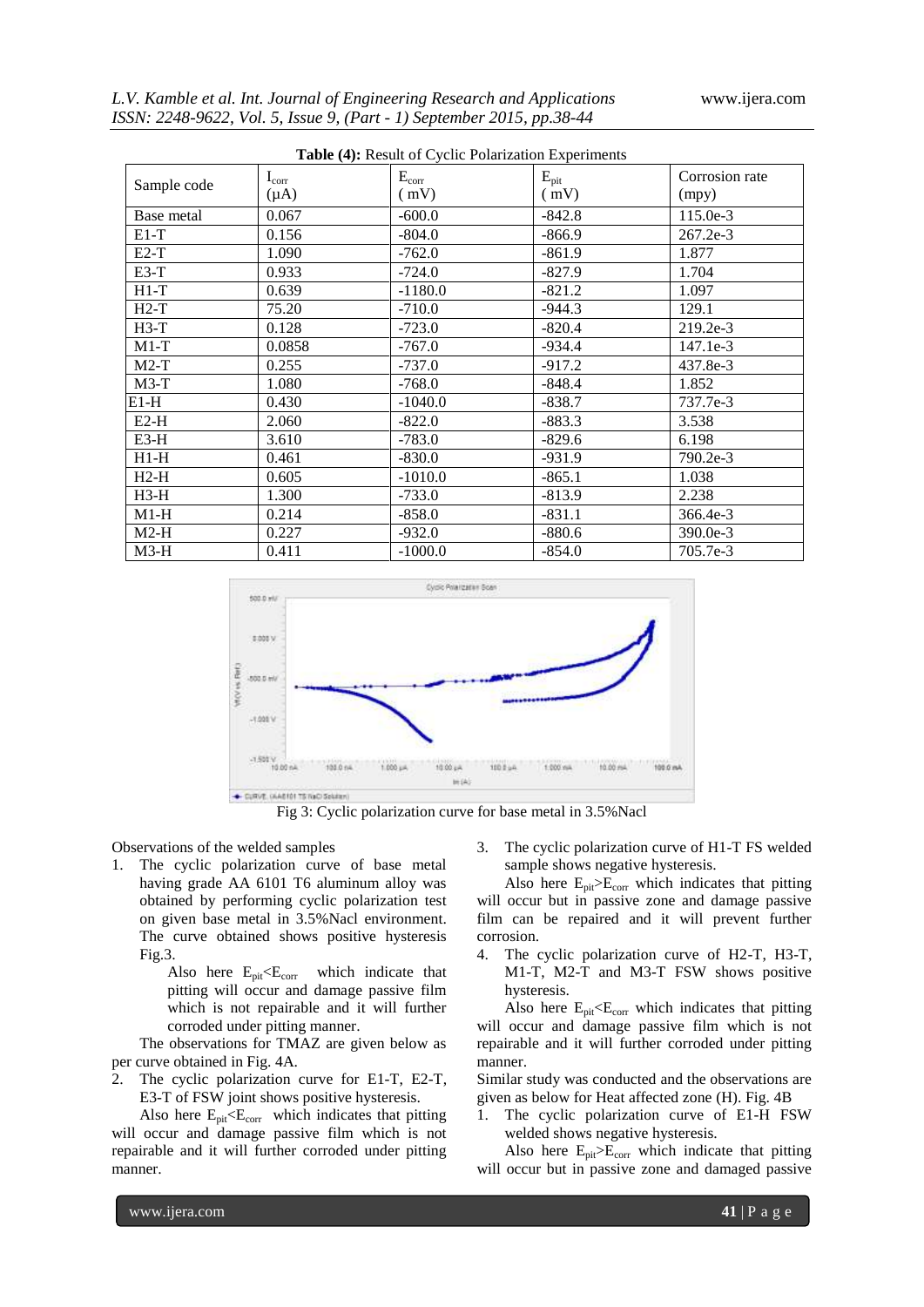film can be repaired and it will prevent further corrosion.

- 2. The cyclic polarization curve of E2-H, E3-H, H1-H, H3-H, shows positive hysteresis. Also here  $E_{pit} E_{corr}$  which indicate that pitting will occur and damaged passive film which is not repairable and it will further corroded under pitting manner.
- 3. The cyclic polarization curve of H2-H FSW welded shows negative hysteresis. Also here  $E_{\text{nit}}\geq E_{\text{corr}}$  which indicate that pitting will occur but in passive zone and damage passive film can be repaired and it will prevent further corrosion.
- 4. The cyclic polarization curve of M1-H, M2-H, M3-H FSW welded shows negative hysteresis. Also here Epit>Ecorr which indicate that pitting will occur but in passive zone and damaged passive film can be repaired and it will prevent further corrosion.

#### **V. Conclusions**

From the experiment we can draw the following conclusions-

- 1. FSW welding results into formation of distinguished zones namely nugget, TMAZ, HAZ.
- 2. HAZ (heat affected zones) and TMAZ (thermo mechanically affected zones) are of more of the interest as they incorporate the most thermal and mechanical stress which make them most likely to be attacked by environment.
- 3. In case of HAZ the passivity film may be or may not be repairable, it depends on the heat input & extent of heat distribution.
- 4. From cyclic polarization studies,
	- a. The potentiodynamic polarization curve having negative hysteresis loop, makes the sample corrosion resistant.
	- b. The potentiodynamic polarization curve having positive hysteresis loop, results into tendency of pitting, which continuously grow.
- 5. Among all the samples welded with rotational speed of 1070 rpm shows pitting resistance. (M1-H, M2-H, M3-H)
- 6. From overall observation, it can also be concluded that at all rotational speed and at low welding speed, pitting resistance is observed. (E1-H, H1-T, H1-H, M1-T, M1-H)
- 7. In general high rotational & low welding speed results into less distorted HAZ & TMAZ and hence better pitting resistance.

#### **VI. Acknowledgement**

My heartfelt thanks to Dr. K.B. Pai, former Head of Metallurgical and Materials Engineering Department, The M. S. University of Baroda for providing financial support under UGC XI plan.

# **References**<br>[1] R. F

- [1] R. Rai, A. De, H. K. D. H. Bhadesia and T. DebRoy, Review: friction stir welding tools, *Science and Technology of Welding and Joining, 16(4)* 2011, 335-341.
- [2] H. Uzun, C. D. Donne, A. Argagnotto, T. Ghidini and C. Gambaro, Friction stir welding of dissimilar Al6013-T4 to X5CrNi18-10 stainless steel, *Materials and Design, 26*, 2005, 41-16.
- [3] C. Hamilton, S. Dymek, and M. Blicharski, Mechanical properties of al 6101-T6 welds by friction stir welding and metal inert gas welding, *Archives of Metallurgy and Materials, 52*, 2007, 67-72.
- [4] R. Nandan, T. DebRoy and H.K.D. Bhadesis, Recent Advances in Friction Stir Welding Process, weldment structure and properties, Progress in Materials Science, 53, 2008, 980-1023.
- [5] Maria Posada, Jennifer P. Nguyen, David R. Forest, Jobnnie J. Branch, Robert Denale, Friction Stir Welding Advanced Joining Technology, special issue, AMPIAG, Quarterly vol 7, no. 3, 2003, 13-20.
- [6] Sindo Kou, Welding Metallurgy,  $2<sup>nd</sup>$  edition, *John Wiley and Sons*, Inc. Publication, USA, 2003.
- [7] Takenori Hashimoto et al, FSW joints of High Strength Al Alloy, *1 st International Symposium on Friction Stir Welding*, 14-16 june, 1999, Osaka, CA, USA.
- [8] Wert J.A., Microstructures of Friction Stir Weld joints between Aluminium base metal matrix composite and A monolithic Al Alloy, *Scripta Materials*, 49,2003, 607-612.
- [9] Venugopal T, Srinivas Rao K, Prasad Rao K, Studies on Friction Stir Welding of AA7075 Al Alloy, Trans Indian Inst. Met, Vol 57, no.6, 2004, 659-663.
- [10] Cao G, Kou S, Friction Stir Welding of 2219 Aluminium Behavior of Al2Cu particles, *Suppliment of Welding Journal*, January 2005, pp 1S-8S.
- [11] Ju Kang, Rui –dong Fu, Guo-hong Luan, Chun-lin Dong, Miao He, In –situ Investigation on the Pitting Corrosion Behavior of
- [12] ASM handbook for Metallography and microstructure,vol 9, page no 1720.
- [13] David G. Enos, The Potentiodynamic Polarisation Scan, Technical Report 33, University of Virginia, 1997.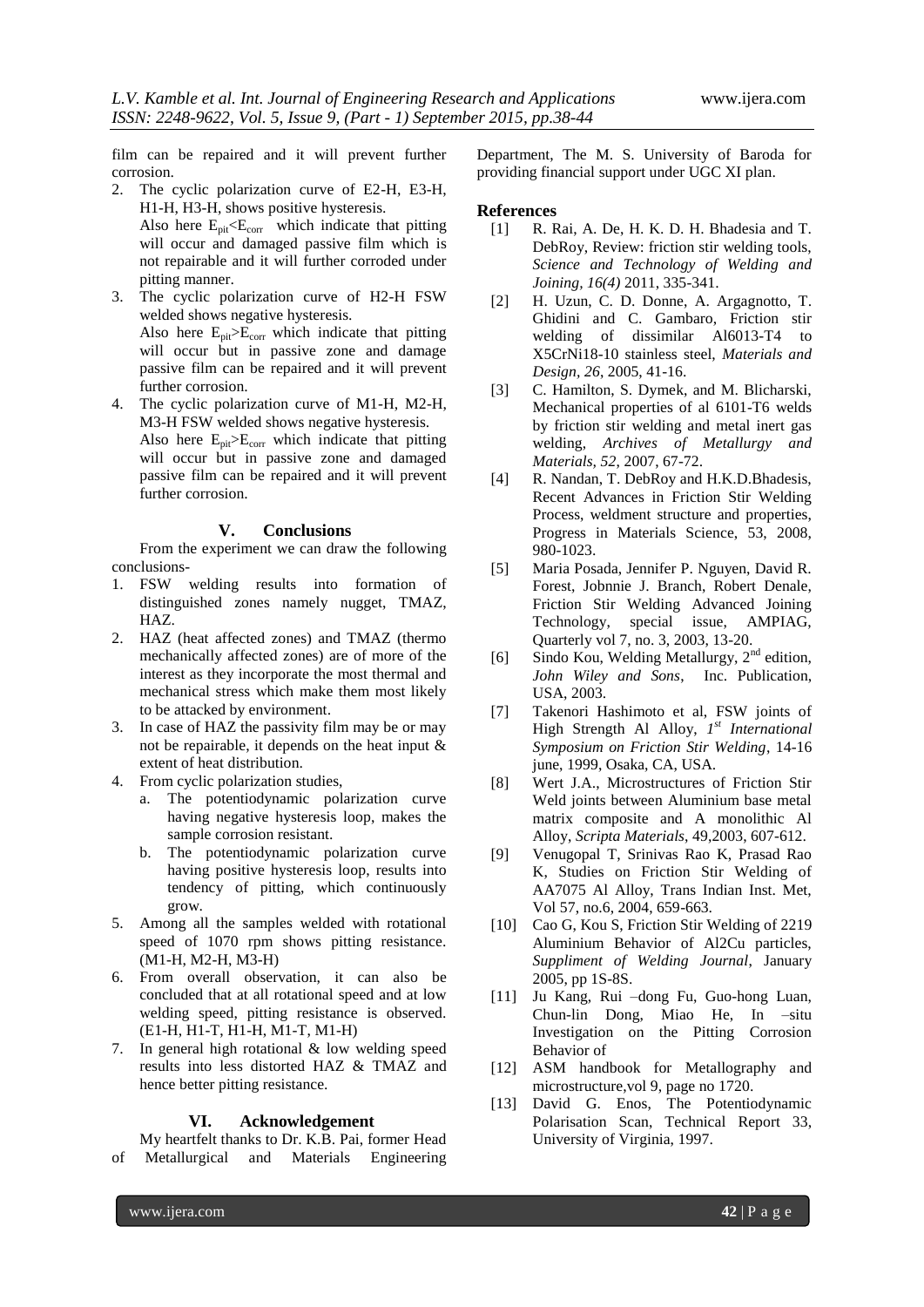Friction Stir Welded joint of AA2024-T3 Aluminium Alloy, *Corrosion Science, vol.52*, 20120, p 620-626.











(e): Cyclic polarization curve for H2-T Fig. 4A: Cyclic polarization curve for TMAZ in 3.5% Nacl

[14] Kenneth R. Trethewey, Chamberlain J, Corrosion for Science and Engineering, Longman Group Limited, 2<sup>nd</sup> Edition, 1996.



(a): Cyclic polarization curve for E1-T (f): Cyclic polarization curve for H3-T



(b): Cyclic polarization curve for E2-T (g): Cyclic polarization curve for M1-T



(c): Cyclic polarization curve for E3-T (h): Cyclic polarization curve for M2-T



(d): Cyclic polarization curve for H1-T (i): Cyclic polarization curve for M3-T